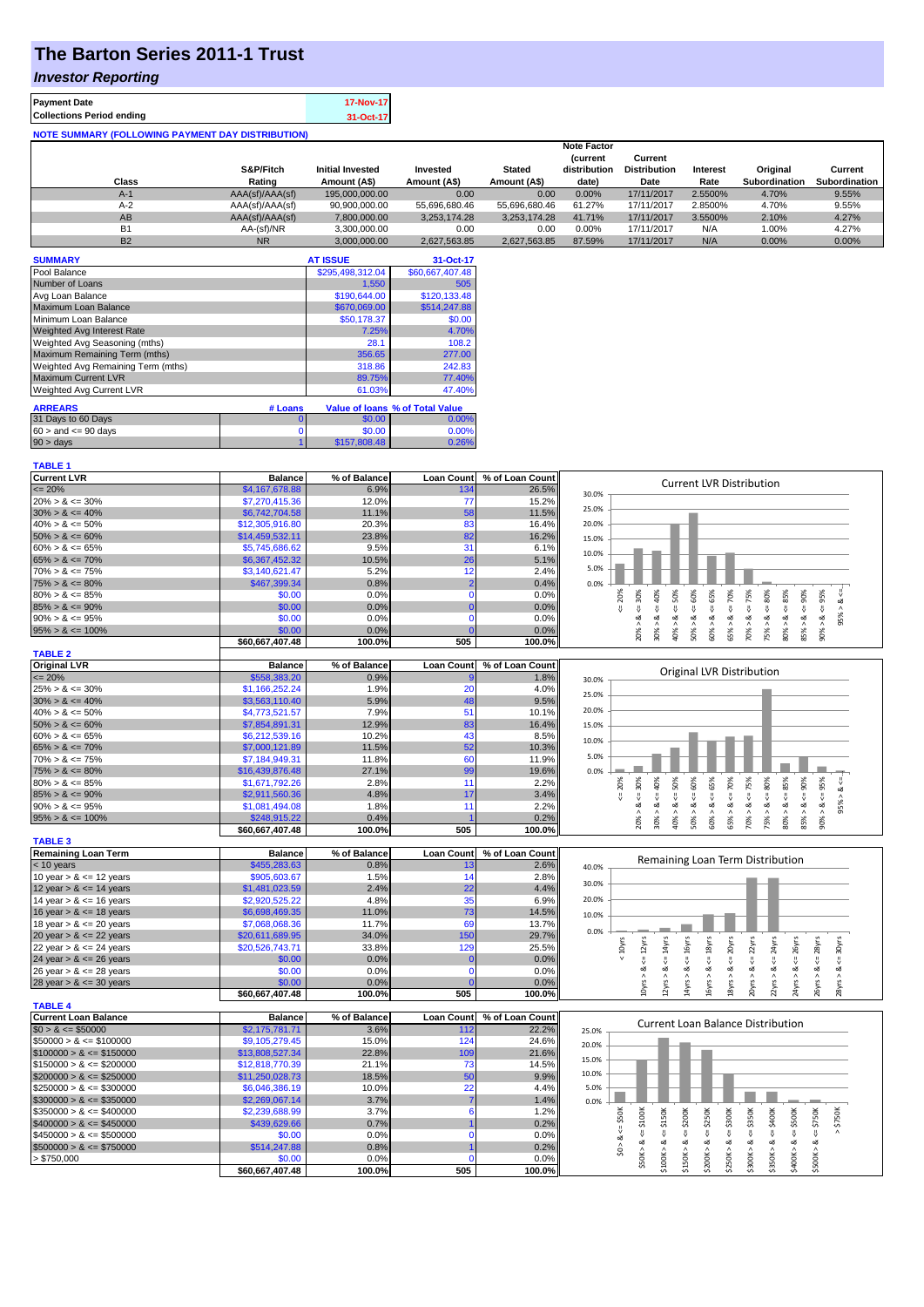# **The Barton Series 2011-1 Trust**

#### *Investor Reporting*

| <b>Payment Date</b>                                             |                                  | <b>17-Nov-17</b>  |                             |                            |                                                                                                                                                                                                                  |
|-----------------------------------------------------------------|----------------------------------|-------------------|-----------------------------|----------------------------|------------------------------------------------------------------------------------------------------------------------------------------------------------------------------------------------------------------|
| <b>Collections Period ending</b>                                |                                  | 31-Oct-17         |                             |                            |                                                                                                                                                                                                                  |
| <b>TABLE 5</b>                                                  |                                  |                   |                             |                            |                                                                                                                                                                                                                  |
| <b>Loan Seasoning</b>                                           | <b>Balance</b>                   | % of Balance      | <b>Loan Count</b>           | % of Loan Count            | Loan Seasoning Distribution                                                                                                                                                                                      |
| $= 6$ mths                                                      | \$0.00                           | 0.0%              | $\mathbf 0$                 | 0.0%                       | 40.0%                                                                                                                                                                                                            |
| $> 8 \le 12$ mth                                                | \$0.00                           | 0.0%              | $\mathbf 0$                 | 0.0%                       | 35.0%<br>30.0%                                                                                                                                                                                                   |
| $12 > 8 \le 18$ mths                                            | \$0.00                           | 0.0%<br>0.0%      | $\mathbf{0}$<br>$\mathbf 0$ | 0.0%                       | 25.0%                                                                                                                                                                                                            |
| $18 > 8 \le 24$ mths<br>$2 > 8 \le 3$ years                     | \$0.00<br>\$0.00                 | 0.0%              | $\mathbf 0$                 | 0.0%<br>0.0%               | 20.0%                                                                                                                                                                                                            |
| $3 > 8 \le 4$ years                                             | \$0.00                           | 0.0%              | $\mathbf 0$                 | 0.0%                       | 15.0%                                                                                                                                                                                                            |
| $4 > 8 \le 5$ years                                             | \$0.00                           | 0.0%              | $\mathbf{0}$                | 0.0%                       | 10.0%                                                                                                                                                                                                            |
| $5 > 8 \le 6$ years                                             | \$0.00                           | 0.0%              | $\mathbf{0}$                | 0.0%                       | 5.0%<br><b>III</b>                                                                                                                                                                                               |
| $6 > 8 \le 7$ years                                             | \$1,941,250.87                   | 3.2%              | 12                          | 2.4%                       | 0.0%                                                                                                                                                                                                             |
| $7 > 8 \le 8$ years                                             | \$20,758,660.07                  | 34.2%             | 138                         | 27.3%                      | $\leq$ 7 years<br>$\leq$ 9 years<br>$\le$ 6 years<br>$\leq$ 8 years<br>$\leq 6$ mths<br>$\leq 12$ mth<br>18 mths<br>$\le$ = 5 years<br>$\leq 10$ years<br>$\leq$ 24 mths<br>$\leq$ = 3 years<br>$\leq$ = 4 years |
| $8 > 8 \le 9$ years                                             | \$16,758,717.98                  | 27.6%             | 125                         | 24.8%                      |                                                                                                                                                                                                                  |
| $9 > 8 \le 10$ years                                            | \$7,680,149.18                   | 12.7%             | 67                          | 13.3%                      | V<br>∢∝<br>ಷ<br>ಷ                                                                                                                                                                                                |
| > 10 years                                                      | \$13,528,629.38                  | 22.3%             | 163                         | 32.3%                      | 3 > 8<br>4 > 8<br>5 > 8<br>6 > 8<br>7 > 8<br>8 > 8<br>$18 > 8$ .<br>ø<br>$\hat{2}$<br>$\hat{\circ}$                                                                                                              |
|                                                                 | \$60,667,407.48                  | 100.0%            | 505                         | 100.0%                     | $\overline{12}$                                                                                                                                                                                                  |
| <b>TABLE 6</b>                                                  |                                  |                   |                             |                            |                                                                                                                                                                                                                  |
| Postcode Concentration (top 10 by value)                        | <b>Balance</b>                   | % of Balance      | <b>Loan Count</b>           | % of Loan Count            | Geographic Distribution                                                                                                                                                                                          |
| 5700                                                            | \$2,030,214.35                   | 3.3%              | 21                          | 4.2%                       | 0.7%                                                                                                                                                                                                             |
| 2905                                                            | \$1,646,219.94                   | 2.7%              | 10                          | 2.0%                       | 16.4%                                                                                                                                                                                                            |
| 2614                                                            | \$1,514,234.46                   | 2.5%              | -8<br>$\overline{7}$        | 1.6%                       |                                                                                                                                                                                                                  |
| 2617                                                            | \$1,458,824.06                   | 2.4%<br>2.1%      |                             | 1.4%<br>2.0%               | 6.2%                                                                                                                                                                                                             |
| 5159<br>2602                                                    | \$1,279,363.93<br>\$1,277,102.09 | 2.1%              | 10<br>8                     | 1.6%                       |                                                                                                                                                                                                                  |
| 6210                                                            | \$1,239,228.91                   | 2.0%              | 11                          | 2.2%                       | 52.5%                                                                                                                                                                                                            |
| 5162                                                            | \$1,218,839.37                   | 2.0%              | 12                          | 2.4%                       |                                                                                                                                                                                                                  |
| 2615                                                            | \$1,127,674.63                   | 1.9%              | 10                          | 2.0%                       |                                                                                                                                                                                                                  |
| 2620                                                            | \$1,119,119.55                   | 1.8%              | 8                           | 1.6%                       | 24.2%                                                                                                                                                                                                            |
|                                                                 |                                  |                   |                             |                            |                                                                                                                                                                                                                  |
| <b>TABLE 7</b>                                                  |                                  |                   |                             |                            | ACT NSW WA Other<br><b>■ SA</b>                                                                                                                                                                                  |
| <b>Geographic Distribution</b>                                  | <b>Balance</b>                   | % of Balance      | <b>Loan Count</b>           | % of Loan Count            |                                                                                                                                                                                                                  |
| <b>Australian Capital Territory</b>                             | \$14,679,170.31                  | 24.2%             | 95                          | 18.8%                      |                                                                                                                                                                                                                  |
| New South Wales                                                 | \$3,731,830.48                   | 6.2%              | 26                          | 5.1%                       | Metro / Non-Metro / Inner City Distribution                                                                                                                                                                      |
| Northern Territory                                              | \$0.00                           | 0.0%              | $\mathbf 0$                 | 0.0%                       |                                                                                                                                                                                                                  |
| Queensland                                                      | \$0.00                           | 0.0%              | $\mathbf{0}$                | 0.0%                       | 15.5%                                                                                                                                                                                                            |
| South Australia<br>Tasmania                                     | \$31,865,266.69<br>\$0.00        | 52.5%<br>0.0%     | 308<br>$\Omega$             | 61.0%<br>0.0%              |                                                                                                                                                                                                                  |
| Victoria                                                        | \$442,104.20                     | 0.7%              | 5                           | 1.0%                       |                                                                                                                                                                                                                  |
| Western Australia                                               | \$9,949,035.80                   | 16.4%             | 71                          | 14.1%                      |                                                                                                                                                                                                                  |
|                                                                 | \$60,667,407.48                  | 100.0%            | 505                         | 100.0%                     |                                                                                                                                                                                                                  |
| <b>TABLE 8</b>                                                  |                                  |                   |                             |                            |                                                                                                                                                                                                                  |
| Metro/Non-Metro/Inner-City                                      | <b>Balance</b>                   | % of Balance      | <b>Loan Count</b>           | % of Loan Count            |                                                                                                                                                                                                                  |
| Metro                                                           | \$50,875,374.75                  | 83.9%             | 416                         | 82.4%                      | 83.9%                                                                                                                                                                                                            |
| Non-metro                                                       | \$9,382,351.74                   | 15.5%             | 86                          | 17.0%                      |                                                                                                                                                                                                                  |
| Inner city                                                      | \$409,680.99                     | 0.7%              |                             | 0.6%                       | <b>■</b> Metro<br>Imper city                                                                                                                                                                                     |
|                                                                 | \$60,667,407.48                  | 100.0%            | 505                         | 100.0%                     | Non-metro                                                                                                                                                                                                        |
| <b>TABLE 9</b>                                                  |                                  |                   |                             |                            |                                                                                                                                                                                                                  |
| <b>Property Type</b>                                            | <b>Balance</b>                   | % of Balance      | <b>Loan Count</b>           | % of Loan Count            |                                                                                                                                                                                                                  |
| <b>Residential House</b>                                        | \$55,985,395.35                  | 92.3%             | 463                         | 91.7%                      | <b>Occupancy Type Distribution</b>                                                                                                                                                                               |
| <b>Residential Unit</b>                                         | \$4,486,871.95                   | 7.4%              | 41                          | 8.1%                       | 4.8%                                                                                                                                                                                                             |
| Rural                                                           | \$0.00                           | 0.0%              | $\mathbf{0}$                | 0.0%                       |                                                                                                                                                                                                                  |
| Semi-Rural                                                      | \$195,140.18                     | 0.3%<br>100.0%    | 505                         | 0.2%                       |                                                                                                                                                                                                                  |
| <b>TABLE 10</b>                                                 | \$60,667,407.48                  |                   |                             | 100.0%                     |                                                                                                                                                                                                                  |
| <b>Occupancy Type</b>                                           | <b>Balance</b>                   | % of Balance      | <b>Loan Count</b>           | % of Loan Count            |                                                                                                                                                                                                                  |
| <b>Owner Occupied</b>                                           | \$57,726,476.98                  | 95.2%             | 477                         | 94.5%                      |                                                                                                                                                                                                                  |
| Investment                                                      | \$2.940.930.50                   | 4.8%              |                             | $5.5\%$                    |                                                                                                                                                                                                                  |
|                                                                 | \$60,667,407.48                  | 100.0%            | 505                         | 100.0%                     |                                                                                                                                                                                                                  |
| <b>TABLE 11</b>                                                 |                                  |                   |                             |                            | 95.2%                                                                                                                                                                                                            |
| <b>Employment Type Distribution</b>                             | <b>Balance</b>                   | % of Balance      | Loan Count                  | % of Loan Count            | Owner Occupied<br><b>Investment</b>                                                                                                                                                                              |
| Contractor                                                      | \$667,741.85                     | 1.1%              |                             | 1.4%                       |                                                                                                                                                                                                                  |
| Pay-as-you-earn employee (casual)                               | \$1,322,884.88                   | 2.2%              | 10                          | 2.0%                       |                                                                                                                                                                                                                  |
| Pay-as-you-earn employee (full time)                            | \$48,613,862.15                  | 80.1%             | 391                         | 77.4%                      | <b>LMI Provider Distribution</b>                                                                                                                                                                                 |
| Pay-as-you-earn employee (part time)                            | \$4,495,286.52                   | 7.4%              | 44                          | 8.7%                       | 5.9%                                                                                                                                                                                                             |
| Self employed                                                   | \$1,909,159.54                   | 3.1%              | 16                          | 3.2%                       |                                                                                                                                                                                                                  |
| No data                                                         | \$3,658,472.54                   | 6.0%              | 37                          | 7.3%                       |                                                                                                                                                                                                                  |
|                                                                 | \$60,667,407.48                  | 100.0%            | 505                         | 100.0%                     |                                                                                                                                                                                                                  |
| <b>TABLE 12</b><br><b>LMI Provider</b>                          | <b>Balance</b>                   | % of Balance      | <b>Loan Count</b>           | % of Loan Count            |                                                                                                                                                                                                                  |
| QBE                                                             | \$57,095,888.67                  | 94.1%             | 486                         | 96.2%                      |                                                                                                                                                                                                                  |
| Genworth                                                        | \$3,571,518.81                   | 5.9%              | 19                          | 3.8%                       |                                                                                                                                                                                                                  |
|                                                                 | \$60,667,407.48                  | 100.0%            | 505                         | 100.0%                     |                                                                                                                                                                                                                  |
| <b>TABLE 13</b>                                                 |                                  |                   |                             |                            | 94.1%                                                                                                                                                                                                            |
| Arrears                                                         | <b>Balance</b>                   | % of Balance      | <b>Loan Count</b>           | % of Loan Count            |                                                                                                                                                                                                                  |
| $= 0$ days                                                      | \$58,820,640.89                  | 97.0%             | 493                         | 97.6%                      | $\blacksquare$ QBE<br>Genworth                                                                                                                                                                                   |
| $0 >$ and $\leq$ 30 days                                        | \$1,688,958.11                   | 2.8%              | 11                          | 2.2%                       |                                                                                                                                                                                                                  |
| $30 >$ and $\leq 60$ days                                       | \$0.00                           | 0.0%              | $\mathbf{0}$                | 0.0%                       | Interest Rate Type Distribution                                                                                                                                                                                  |
| $60 >$ and $\leq 90$ days                                       | \$0.00                           | 0.0%              | $\mathbf{0}$                | 0.0%                       | 21.0%                                                                                                                                                                                                            |
| $90 > \text{days}$                                              | \$157,808.48                     | 0.3%              |                             | 0.2%                       |                                                                                                                                                                                                                  |
|                                                                 | \$60,667,407.48                  | 100.0%            | 505                         | 100.0%                     |                                                                                                                                                                                                                  |
| <b>TABLE 14</b>                                                 |                                  |                   |                             |                            |                                                                                                                                                                                                                  |
| <b>Interest Rate Type</b>                                       | <b>Balance</b>                   | % of Balance      |                             | Loan Count % of Loan Count |                                                                                                                                                                                                                  |
| Variable                                                        | \$47,922,223.39                  | 79.0%             | 407                         | 80.6%                      |                                                                                                                                                                                                                  |
| Fixed                                                           | \$12,745,184.09                  | 21.0%             | 98                          | 19.4%                      |                                                                                                                                                                                                                  |
|                                                                 | \$60,667,407.48                  | 100.0%            | 505                         | 100.0%                     | 79.0%                                                                                                                                                                                                            |
| <b>TABLE 15</b>                                                 |                                  |                   |                             |                            | ■ Variable<br>Fixed                                                                                                                                                                                              |
| <b>Weighted Ave Interest Rate</b><br><b>Fixed Interest Rate</b> | <b>Balance</b><br>4.39%          | <b>Loan Count</b> |                             |                            |                                                                                                                                                                                                                  |
|                                                                 |                                  |                   |                             |                            |                                                                                                                                                                                                                  |